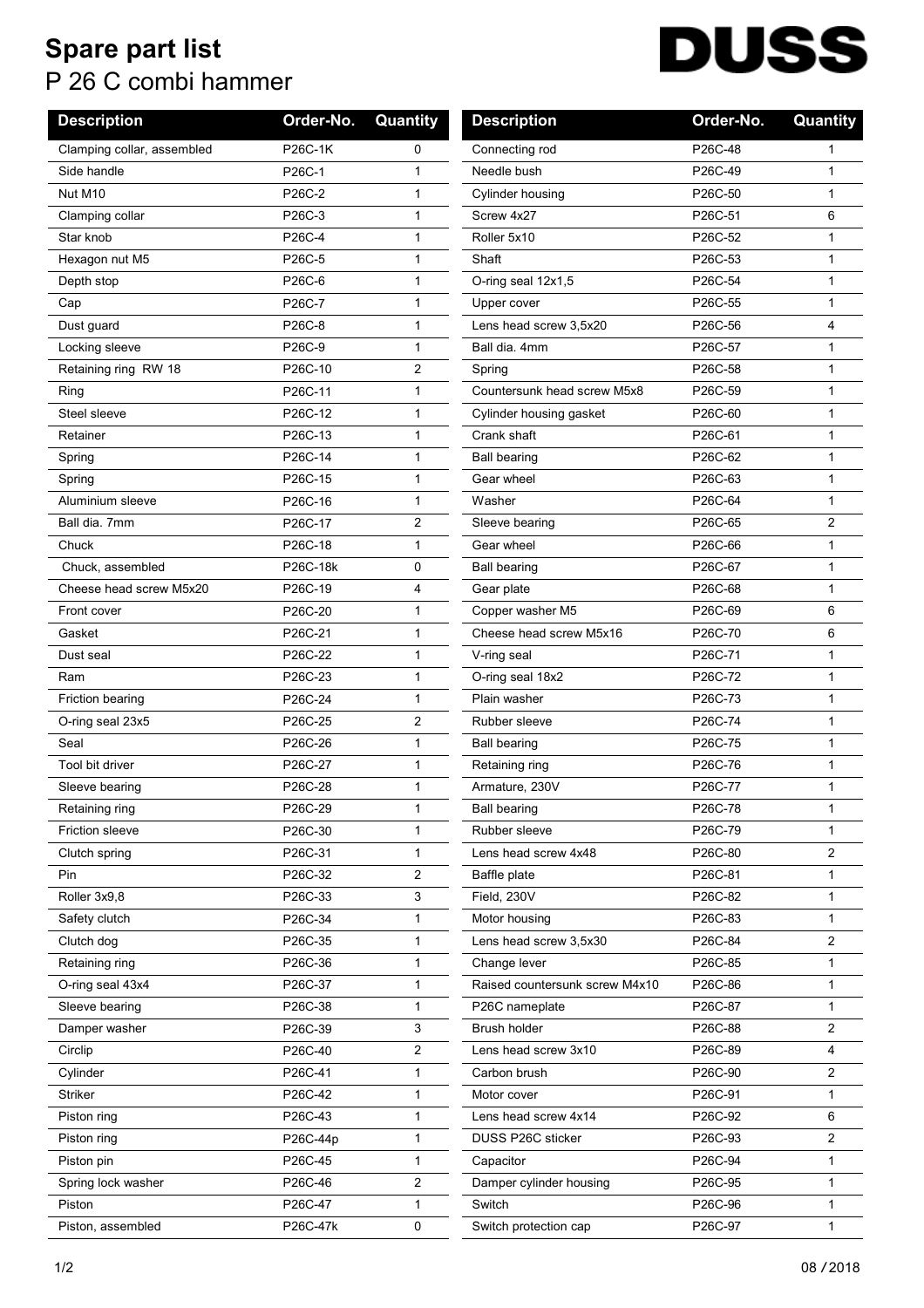## **Spare part list** P 26 C combi hammer



| <b>Description</b>   | Order-No.                         | Quantity | <b>Description</b> | Order-No.             | Quant |
|----------------------|-----------------------------------|----------|--------------------|-----------------------|-------|
| Damper motor housing | P <sub>26</sub> C-98              |          | Cord clamp         | P <sub>26</sub> C-104 |       |
| Switch handle        | P <sub>26</sub> C-99              |          | Cord and plug      | P <sub>26</sub> C-105 |       |
| Spacer               | P <sub>26</sub> C-100             | 4        | Washer             | P <sub>26</sub> C-106 |       |
| Lens head screw 5x30 | P <sub>26</sub> C-101             | 4        |                    |                       |       |
| Lens head screw 4x20 | P <sub>26</sub> C-10 <sub>2</sub> | ົ        |                    |                       |       |
| Cord sleeve          | P <sub>26</sub> C-103             |          |                    |                       |       |

| <b>Description</b> | Order-No.             | Quantity |
|--------------------|-----------------------|----------|
| Cord clamp         | P <sub>26</sub> C-104 |          |
| Cord and plug      | P <sub>26</sub> C-105 |          |
| Washer             | P <sub>26</sub> C-106 |          |
|                    |                       |          |
|                    |                       |          |